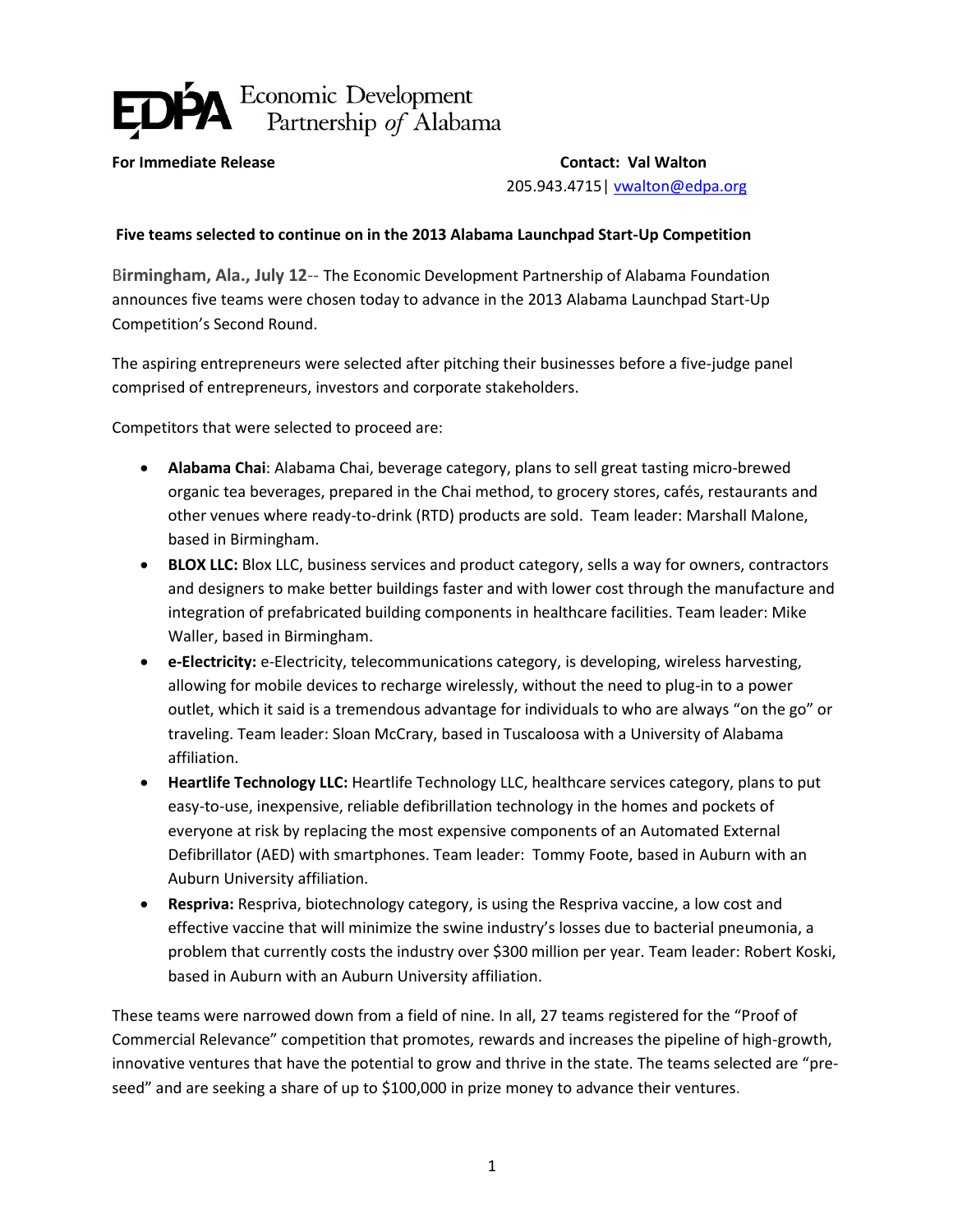The competition continues through September, when a finale event on Sept. 26 will coincide with the third annual Alabama Launchpad Innovation and Entrepreneurship Conference at the Hyatt Regency Birmingham-The Wynfrey Hotel set for Sept. 26-27.

Angela Wier, vice president of the Economic Development Partnership of Alabama, said the teams that advanced will receive a third-party commercial assessment of their business opportunities to give them an evaluation of the market viability of their businesses.

Wier said this is important because one reason teams do not proceed in the competition is a lack of understanding of the market. Wier stresses funding awarded is based more on a promising startups' financial needs and the marketability of the venture, not competition against another team.

"If there is not a market, the teams are not going to advance," Wier said. "We are trying to identify early what has the potential to advance."

Once the teams receive their assessments, they are asked to react to feedback and implement the findings when applicable in their final pitch presentation.

"This is access to an analysis that is generally cost prohibitive for such early startups," Wier said. "We find the assessments to be very valuable as they shape their final pitch."

Today marked the first time Alabama Launchpad held back-to-back competitions for the "pre-seed" phase round. The need arises because of the strong demand seen in the first round of competition, said Greg Sheek, Launchpad Programs director.

The current second round competition drew 27 entrants, while the first round of competition that ended with a May 3 finale drew 22 aspiring startups, which is double the number of entrants seen in 2012. Three teams – Exscien Corp., Nutripilot and Carbon NanoTube Engineered Surfaces – received funding during the last round of competition.

"The increased interest validates the strong entrepreneurial ecosystem that's growing in Alabama," Sheek said. "As more resources become available, we are seeing the quality improve."

Alabama Launchpad, which started seven years ago, is a program of the Economic Development Partnership of Alabama Foundation.

EDPA President Bill Taylor said Alabama Launchpad remains a valuable program that represents the Renewal component of the state's larger plan for economic development, Accelerate Alabama.

"Alabama Launchpad is helping renew the state's economy and realize job creation through the support of entrepreneurs and the commercialization of new technologies," Taylor said. "

Alabama Launchpad receives support from seven partnering universities: Alabama State University, Auburn University, the University of Alabama, University of Alabama at Birmingham, University of Alabama in Huntsville, the University of South Alabama and Alabama A & M University.